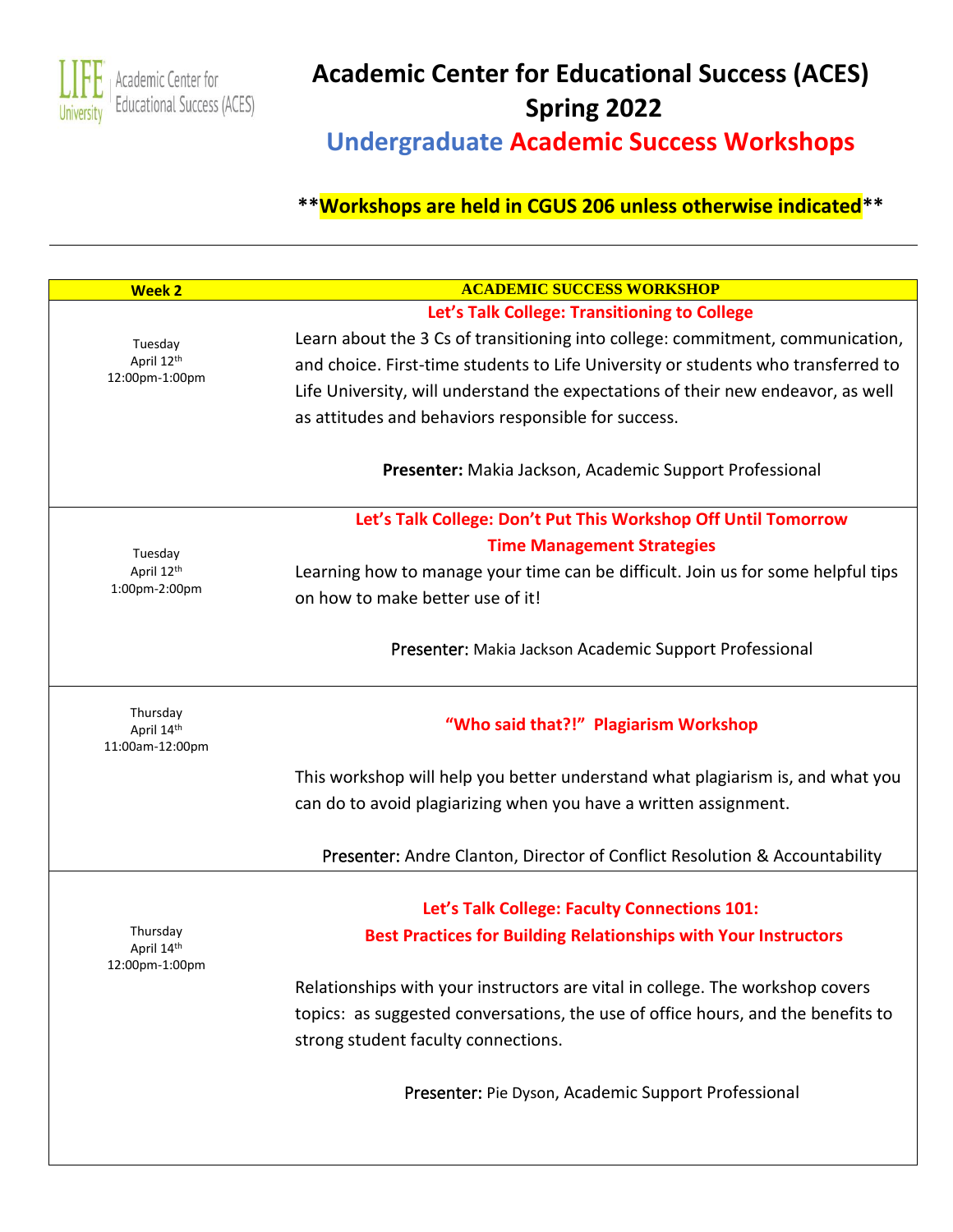| Week 3                                 | <b>ACADEMIC SUCCESS WORKSHOP</b>                                                      |
|----------------------------------------|---------------------------------------------------------------------------------------|
|                                        | The Learning Lab Presents: An APA Overview                                            |
| Tuesday                                | This hands-on workshop focuses on crafting essays that meet APA requirements,         |
| April 19th                             | including correct formatting, citations, and reference pages.                         |
| 11:00am-12:00pm                        |                                                                                       |
|                                        | Presenter: Charles Farmer, Assistant Professor of English                             |
|                                        | <b>How to be a Fruitful Student</b>                                                   |
|                                        | This workshop will discuss topics such as: Procrastination, Note-Taking, Helpful      |
|                                        | Apps for your Phone and Computer to help you succeed, time management and             |
| Tuesday<br>April 19th                  | work-life balance.                                                                    |
| 11:00am-12:00pm                        |                                                                                       |
|                                        |                                                                                       |
|                                        | Presenter: John Brittian, Director of Undergraduate Advisement                        |
|                                        | Let's Talk College: Learning Styles and Study Strategies                              |
|                                        | Students will learn about three, main learning styles and discover their preferred    |
|                                        |                                                                                       |
| Tuesday                                | learning style. They will also apply their understanding of preferred learning styles |
| April 19th<br>12:00pm-1:00pm           | to improve their learning and study skills.                                           |
|                                        |                                                                                       |
|                                        | Presenter: Makia Jackson, Academic Support Professional                               |
|                                        | Let's Talk College: Email Etiquette                                                   |
|                                        |                                                                                       |
|                                        | This hands-on workshop outlines the essential rules for communicating with            |
| Wednesday                              | classmates, coworkers, employers, and professors via email.                           |
| April 20 <sup>th</sup> 11:00am-12:00pm |                                                                                       |
| 12:00pm-1:00pm                         | Presenter: Charles Farmer, Assistant Professor of English                             |
|                                        |                                                                                       |
|                                        | The Learning Lab Presents: An APA Overview                                            |
| Thursday<br>April 21st                 |                                                                                       |
| 1:00pm-2:00pm                          | This hands-on workshop focuses on crafting essays that meet APA requirements,         |
|                                        | including correct formatting, citations, and reference pages.                         |
|                                        | Presenter: Charles Farmer, Assistant Professor of English                             |
| Week 4                                 |                                                                                       |
|                                        |                                                                                       |
|                                        |                                                                                       |
|                                        | The Learning Lab Presents: An MLA Overview                                            |
|                                        | This hands-on workshop focuses on crafting essays that meet MLA                       |
| Tuesday<br>April 26th                  | requirements, including correct formatting, citations, and works cited pages.         |
| 11:00am-12:00pm                        |                                                                                       |
|                                        |                                                                                       |
|                                        | Presenter: Charles Farmer, Assistant Professor of English                             |
|                                        |                                                                                       |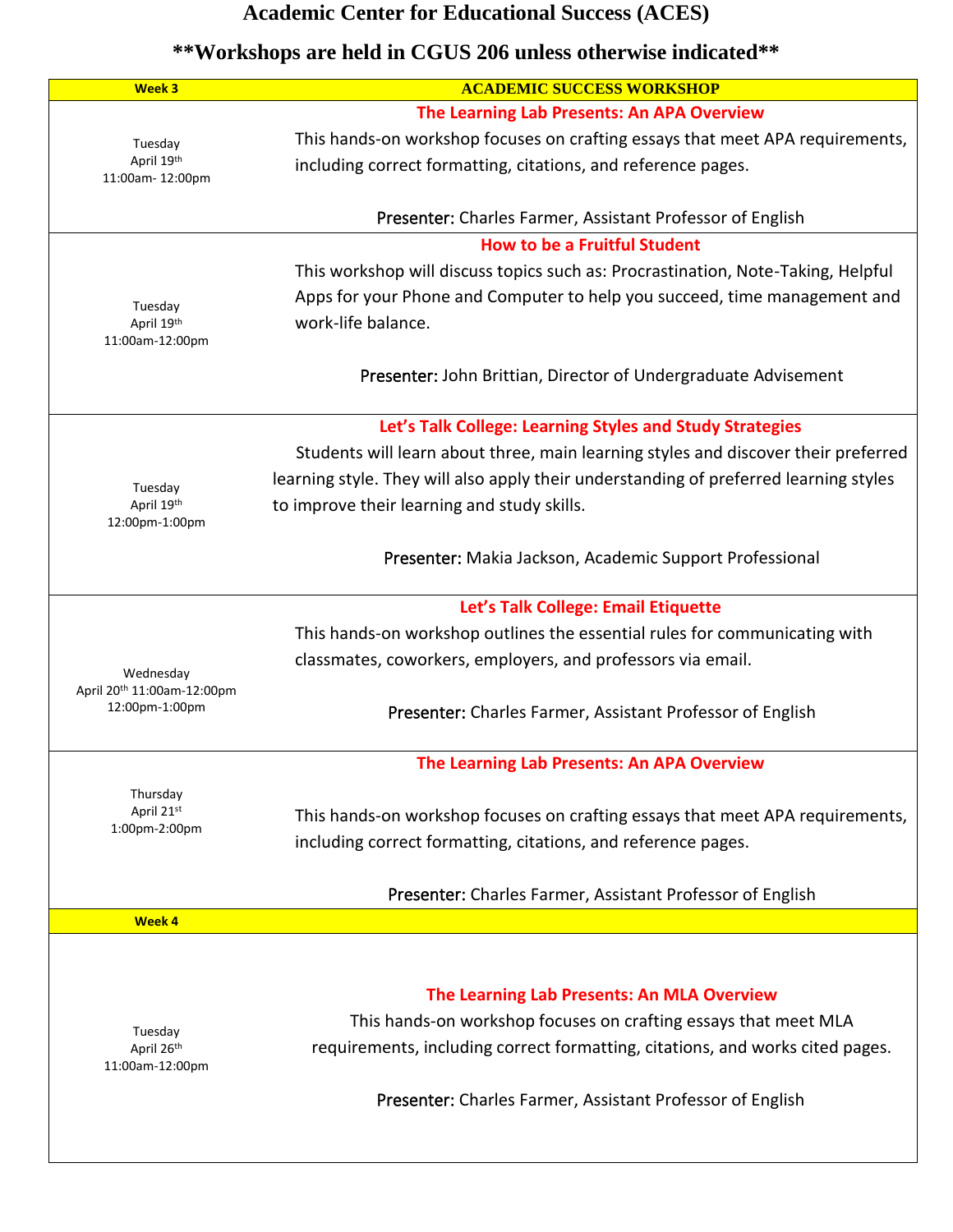| Week 4                        | <b>ACADEMIC SUCCESS WORKSHOP</b>                                                                                                                                     |
|-------------------------------|----------------------------------------------------------------------------------------------------------------------------------------------------------------------|
|                               | Let's Talk College: #Goals                                                                                                                                           |
| Tuesday<br>April 26th         | Feeling Unmotivated? Learn the skills needed to beat procrastination and set &                                                                                       |
| 1:00pm -2:00pm                | achieve realistic goals.                                                                                                                                             |
|                               |                                                                                                                                                                      |
|                               | Presenter: Makia Jackson, Academic Support Professional                                                                                                              |
|                               |                                                                                                                                                                      |
| Thursday                      | Let's Talk College: Learning Styles and Strategies                                                                                                                   |
| April 28th<br>11:00am-12:00pm | Students will learn about three main learning styles and discover their preferred<br>learning styles. They will also apply their understanding of preferred learning |
|                               | styles to improve their learning and study skills.                                                                                                                   |
|                               |                                                                                                                                                                      |
|                               | Presenter: Pie Dyson, Academic Support Professional                                                                                                                  |
|                               |                                                                                                                                                                      |
|                               | Let's Talk College: Test Taking Strategies Preparing for Midterms                                                                                                    |
| Thursday                      | This workshop will explain the difference between studying and learning,                                                                                             |
| April 28th<br>12:00pm-1:00pm  | demonstrate a                                                                                                                                                        |
|                               | 5-step exam preparation process, and provide specific strategies for multiple-                                                                                       |
|                               | choice, essay, and find exams. The presenter will discuss strategies that give                                                                                       |
|                               | students the best chance of alleviating fear and passing those exams.                                                                                                |
|                               |                                                                                                                                                                      |
|                               | Presenter: Pie Dyson, Academic Support Professional                                                                                                                  |
|                               | The Learning Lab Presents: An MLA Overview                                                                                                                           |
| Thursday<br>April 28th        | This hands-on workshop focuses on crafting essays that meet MLA                                                                                                      |
| 1:00pm-2:00pm                 | requirements, including correct formatting, citations, and works cited pages.                                                                                        |
|                               | Presenter: Charles Farmer, Assistant Professor of English                                                                                                            |
| Week <sub>5</sub>             |                                                                                                                                                                      |
|                               | <b>ACADEMIC SUCCESS WORKSHOP</b>                                                                                                                                     |
|                               | The Learning Lab Presents: An Introduction to Essay Basics                                                                                                           |
|                               |                                                                                                                                                                      |
| Tuesday<br>May 3rd            | This hands-on workshop focuses on crafting college-level essays. We will discuss making                                                                              |
| 11:00am-12:00pm               | the most of the prewriting process, writing engaging introductions, thesis statements,                                                                               |
|                               | and conclusions, and providing adequate supporting details                                                                                                           |
|                               | Presenter: Charles Farmer, Assistant Professor of English                                                                                                            |
|                               |                                                                                                                                                                      |
|                               | <b>Ballin' on a Budget</b>                                                                                                                                           |
| Tuesday                       | This workshop will help you learn and develop financial literacy skills.                                                                                             |
| May 3rd                       |                                                                                                                                                                      |
| 11:00pm-12:00pm               | Presenter: Romona Cephus, Financial Aid Counselor                                                                                                                    |
|                               |                                                                                                                                                                      |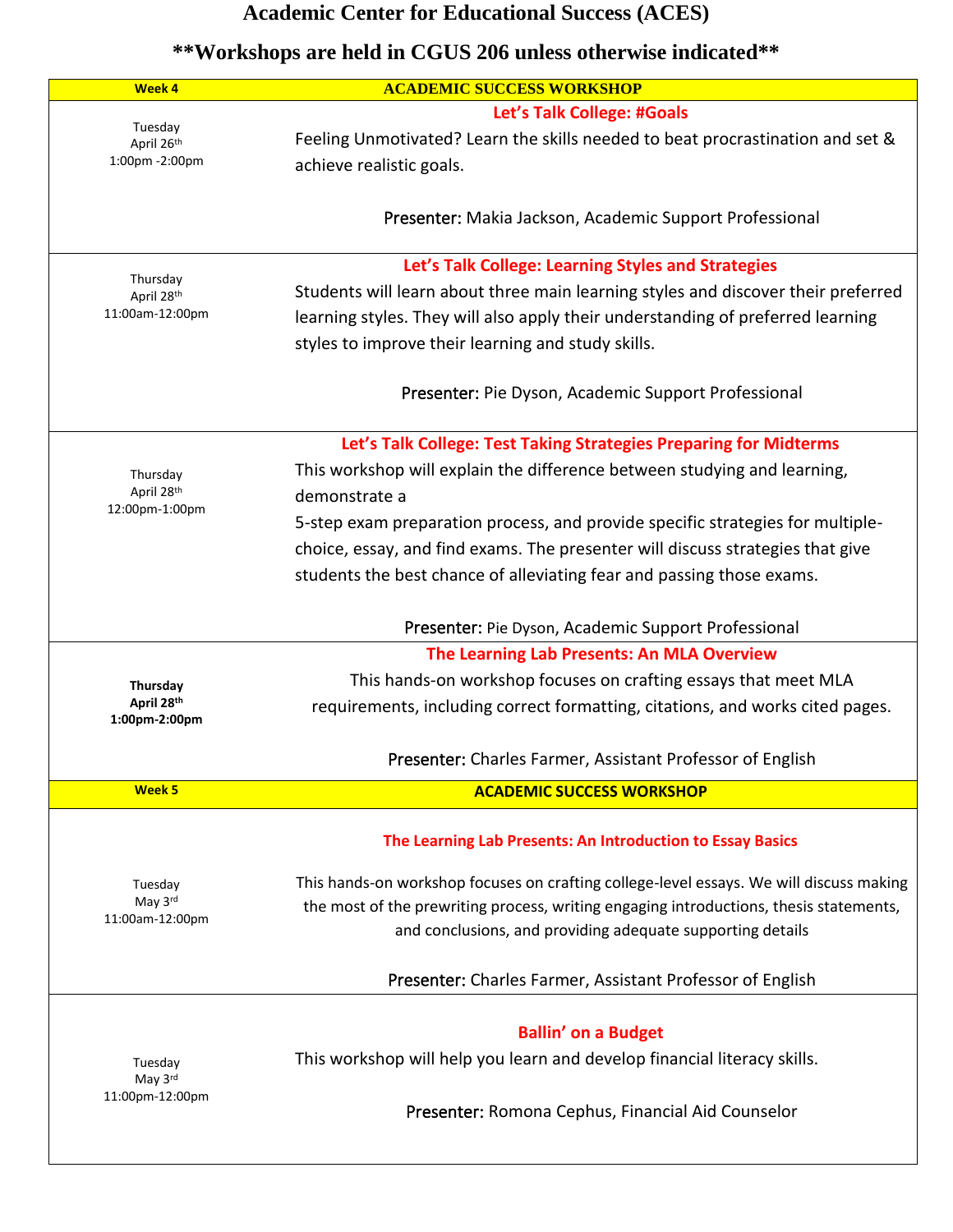| <b>Week 5</b>                                      | <b>ACADEMIC SUCCESS WORKSHOP</b>                                                                                                                                                                                                                                                                                                                                                            |
|----------------------------------------------------|---------------------------------------------------------------------------------------------------------------------------------------------------------------------------------------------------------------------------------------------------------------------------------------------------------------------------------------------------------------------------------------------|
| Thursday<br>May 5 <sup>th</sup><br>11:00am-12:00pm | The Learning Lab Presents: An Introduction to Essay Basics<br>This hands-on workshop focuses on crafting college-level essays. We will discuss<br>making the most of the prewriting process, writing engaging introductions,<br>thesis statements, and conclusions, and providing adequate supporting details<br>Presenter: Charles Farmer, Assistant Professor of English                  |
|                                                    |                                                                                                                                                                                                                                                                                                                                                                                             |
|                                                    | Let's Talk College: Transitioning to College                                                                                                                                                                                                                                                                                                                                                |
| Thursday<br>May 5 <sup>th</sup><br>12:00pm-1:00pm  | Learn about the 3 Cs of transitioning into college: commitment, communication,<br>and choice. First-time students to Life University or students who transferred to<br>Life University, will understand the expectations of their new endeavor, as well<br>as attitudes and behaviors responsible for success.                                                                              |
|                                                    | Presenter: Pie Dyson Academic Support Professional                                                                                                                                                                                                                                                                                                                                          |
|                                                    |                                                                                                                                                                                                                                                                                                                                                                                             |
| Week 6                                             |                                                                                                                                                                                                                                                                                                                                                                                             |
| Tuesday<br>May 10th<br>1:00pm-2:00pm               | Let's Talk College: Memory Techniques and Study Strategies<br>Students will learn techniques to sharpen and improve your memory. You'll<br>learn study skill tips, how to remember names, and ways to retain and recall<br>information.<br>Presenter: Makia Jackson, Academic Support Professional                                                                                          |
|                                                    | The Learning Lab Presents: An Introduction to Essay Basics                                                                                                                                                                                                                                                                                                                                  |
| Thursday<br>May 12th<br>1:00pm-2:00pm              | This hands-on workshop focuses on crafting college level essays. We will discuss<br>making the most of the prewriting process, writing engaging introductions thesis<br>statements, and conclusions, and providing the adequate supporting details.                                                                                                                                         |
|                                                    | Presenter: Charles Farmer, Assistant Professor of English                                                                                                                                                                                                                                                                                                                                   |
| Week 7                                             |                                                                                                                                                                                                                                                                                                                                                                                             |
| Tuesday<br>May 17th<br>12:00pm-1:00pm              | Let's Talk College: Faculty Connections 101: Best Practices for<br><b>Building Relationships with Your Instructors</b><br>Relationships with your instructors are vital in college. The workshops cover<br>topics as suggested conversation, the use of office hours, and the benefits to<br>strong student-faculty connections.<br>Presenter: Makia Jackson, Academic Support Professional |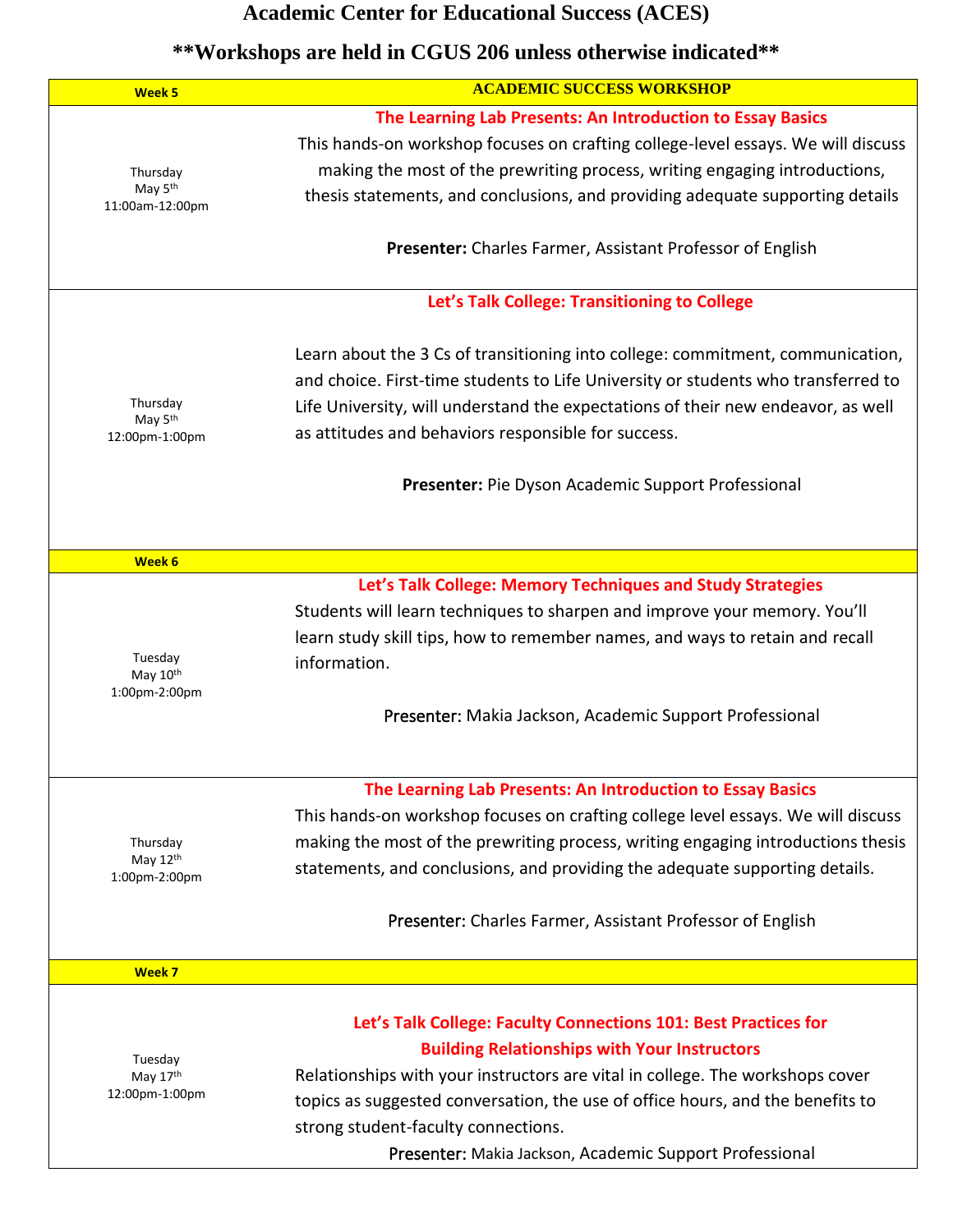| Week 7                                  | <b>ACADEMIC SUCCESS WORKSHOP</b>                                                                                                                                                                                                                                                                                                    |
|-----------------------------------------|-------------------------------------------------------------------------------------------------------------------------------------------------------------------------------------------------------------------------------------------------------------------------------------------------------------------------------------|
|                                         | "Only you can prevent _________." Bystander Intervention workshop                                                                                                                                                                                                                                                                   |
| Thursday<br>May 19th<br>11:00am-12:00pm | This workshop will give you tips on what to do if you are ever in a bystander<br>position.                                                                                                                                                                                                                                          |
|                                         | Presenter: Andre Clanton, Director of Conflict Resolution & Accountability                                                                                                                                                                                                                                                          |
|                                         | Let's Talk College: What's Your Type? Personality in the Classroom                                                                                                                                                                                                                                                                  |
|                                         | This workshop will help you understand your personality type and how it can                                                                                                                                                                                                                                                         |
| Thursday<br>May 19th                    | impact your study habits and academics.                                                                                                                                                                                                                                                                                             |
| 12:00pm-1:00pm                          | Presenter: Pie Dyson, Academic Support Professional                                                                                                                                                                                                                                                                                 |
| <b>Week 8</b>                           |                                                                                                                                                                                                                                                                                                                                     |
|                                         | The Learning Lab Presents: Writing Research Papers                                                                                                                                                                                                                                                                                  |
| Tuesday<br>May 24th                     | This hands-on workshop focuses on research paper fundamentals, including organizing<br>the essay, evaluating sources, incorporating sources, and properly citing sources to<br>avoid plagiarism.                                                                                                                                    |
| 11:00am-12:00pm                         | Presenter: Charles Farmer, Assistant Professor of English                                                                                                                                                                                                                                                                           |
| Tuesday                                 | Let's Talk College: Creating an Academic Plan<br>Developing an academic plan is like setting your GPS before going on a long road<br>trip. Avoid wrong turns, calculate anticipated time to degree completing, and                                                                                                                  |
| May 24th<br>12:00pm-1:00pm              | understand requirements needed to begin developing your academic plan.                                                                                                                                                                                                                                                              |
|                                         | Presenter: Makia Jackson, Academic Support Professional                                                                                                                                                                                                                                                                             |
|                                         | Let's Talk College: Test Taking Strategies Preparing for Finals                                                                                                                                                                                                                                                                     |
| Tuesday<br>May 24th<br>1:00pm-2:00pm    | This workshop will explain the difference between studying and learning,<br>demonstrate a 5-step exam preparation process, and provide specific strategies<br>for multiple-choice, essay, and final exams. The presenter will discuss strategies<br>that give students the best chance of alleviating fear and passing those exams. |
|                                         | Presenter: Makia Jackson, Academic Support Professional                                                                                                                                                                                                                                                                             |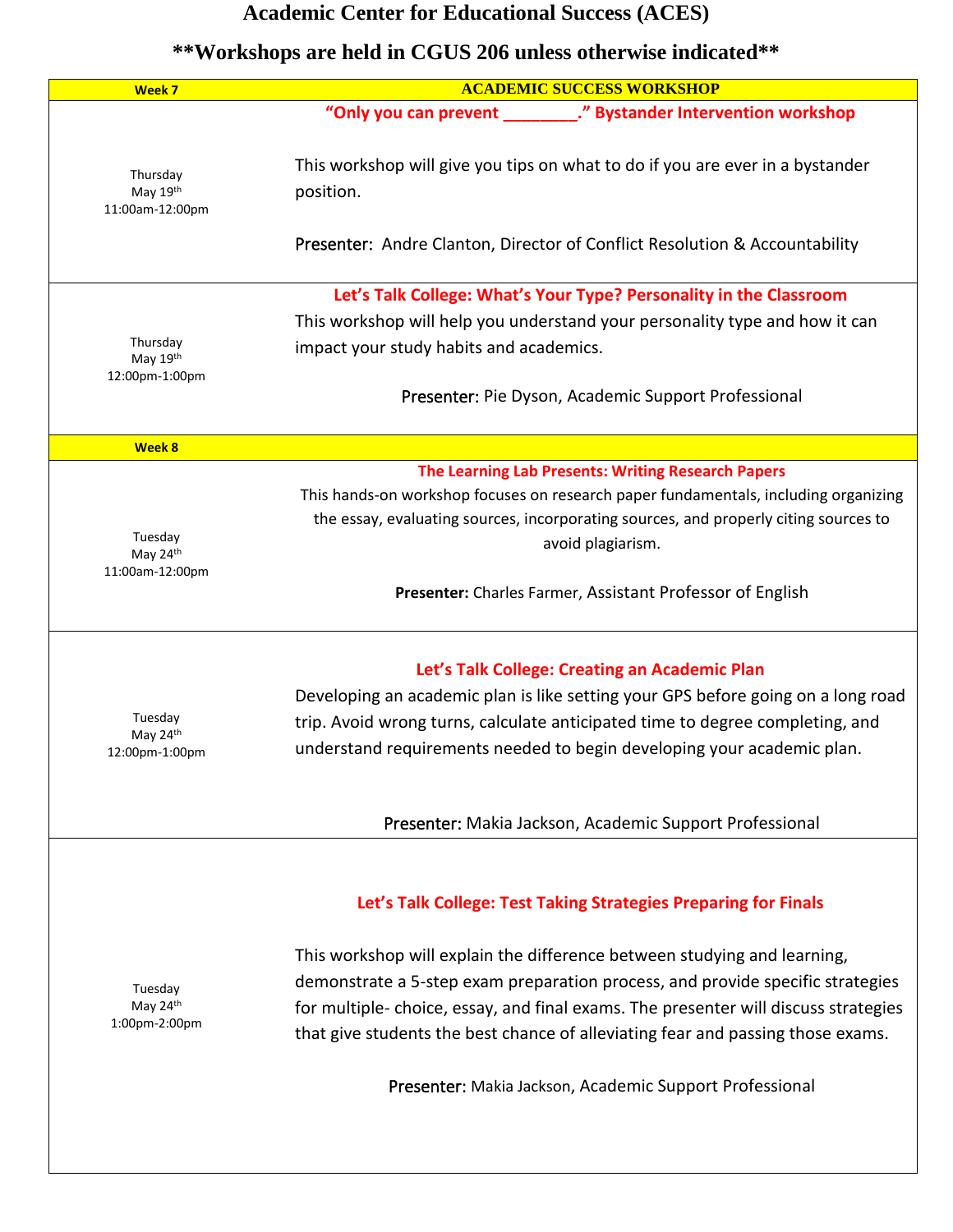| Let's Talk College: What's Your Type? Personality in the Classroom<br>This workshop will help you understand your personality type and how it can<br>This hands-on workshop focuses on research paper fundamentals, including organizing<br>the essay, evaluating sources, incorporating sources, and properly citing sources to<br>Presenter: Charles Farmer, Assistant Professor of English<br>Feeling Unmotivated? Learn the skills needed to beat procrastination and set &<br>Presenter: Makia Jackson, Academic Support Professional |
|--------------------------------------------------------------------------------------------------------------------------------------------------------------------------------------------------------------------------------------------------------------------------------------------------------------------------------------------------------------------------------------------------------------------------------------------------------------------------------------------------------------------------------------------|
|                                                                                                                                                                                                                                                                                                                                                                                                                                                                                                                                            |
|                                                                                                                                                                                                                                                                                                                                                                                                                                                                                                                                            |
|                                                                                                                                                                                                                                                                                                                                                                                                                                                                                                                                            |
|                                                                                                                                                                                                                                                                                                                                                                                                                                                                                                                                            |
|                                                                                                                                                                                                                                                                                                                                                                                                                                                                                                                                            |
|                                                                                                                                                                                                                                                                                                                                                                                                                                                                                                                                            |
|                                                                                                                                                                                                                                                                                                                                                                                                                                                                                                                                            |
|                                                                                                                                                                                                                                                                                                                                                                                                                                                                                                                                            |
|                                                                                                                                                                                                                                                                                                                                                                                                                                                                                                                                            |
|                                                                                                                                                                                                                                                                                                                                                                                                                                                                                                                                            |
|                                                                                                                                                                                                                                                                                                                                                                                                                                                                                                                                            |
|                                                                                                                                                                                                                                                                                                                                                                                                                                                                                                                                            |
|                                                                                                                                                                                                                                                                                                                                                                                                                                                                                                                                            |
|                                                                                                                                                                                                                                                                                                                                                                                                                                                                                                                                            |
|                                                                                                                                                                                                                                                                                                                                                                                                                                                                                                                                            |
|                                                                                                                                                                                                                                                                                                                                                                                                                                                                                                                                            |
|                                                                                                                                                                                                                                                                                                                                                                                                                                                                                                                                            |
|                                                                                                                                                                                                                                                                                                                                                                                                                                                                                                                                            |
| This workshop explores strategies to stay active with test so that a reader can                                                                                                                                                                                                                                                                                                                                                                                                                                                            |
|                                                                                                                                                                                                                                                                                                                                                                                                                                                                                                                                            |
| Presenter: Makia Jackson, Academic Support Professional                                                                                                                                                                                                                                                                                                                                                                                                                                                                                    |
|                                                                                                                                                                                                                                                                                                                                                                                                                                                                                                                                            |
| Mobile apps are a great way to stay organized and collaborate, and they can all                                                                                                                                                                                                                                                                                                                                                                                                                                                            |
| be accessed using your computer or mobile device! Use the calendar as a tool to                                                                                                                                                                                                                                                                                                                                                                                                                                                            |
|                                                                                                                                                                                                                                                                                                                                                                                                                                                                                                                                            |
| keep track of your busy schedule, including your homework and upcoming tests.                                                                                                                                                                                                                                                                                                                                                                                                                                                              |
| Mobile apps provide easy access to documents, spreadsheets, or presentations                                                                                                                                                                                                                                                                                                                                                                                                                                                               |
| wherever you have access to the internet. It even allows you to collaborate from                                                                                                                                                                                                                                                                                                                                                                                                                                                           |
| a distance - your whole group can access the same document and see real-time                                                                                                                                                                                                                                                                                                                                                                                                                                                               |
| edits being made. The facilitator will also demonstrate how Google Drive even                                                                                                                                                                                                                                                                                                                                                                                                                                                              |
|                                                                                                                                                                                                                                                                                                                                                                                                                                                                                                                                            |
|                                                                                                                                                                                                                                                                                                                                                                                                                                                                                                                                            |
| Let's Talk College: Using Mobile Apps to Organize Your Life                                                                                                                                                                                                                                                                                                                                                                                                                                                                                |